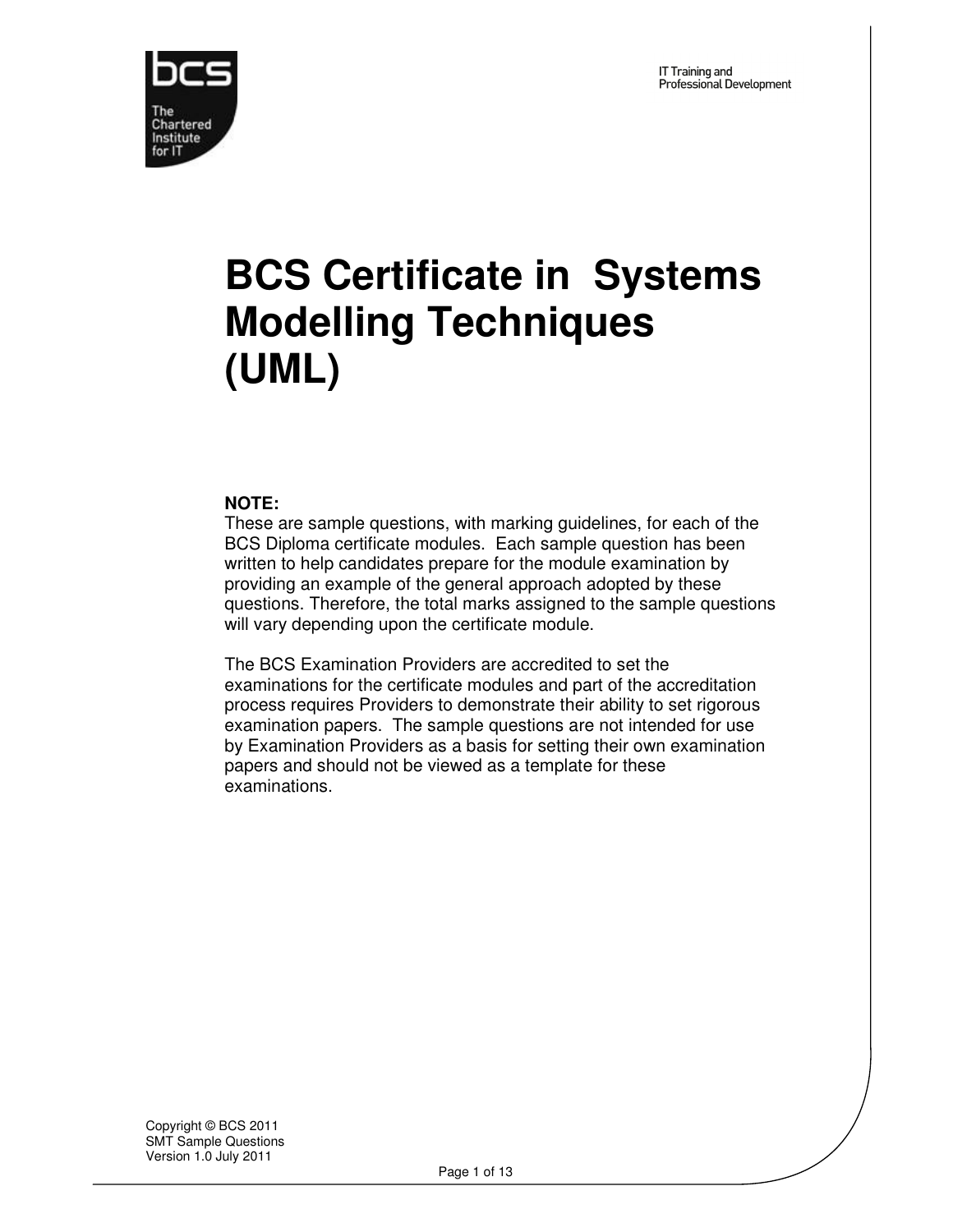# **SYSTEM MODELLING TECHNIQUES (UML)**

Use Case Question

### **Scenario 1**

The Northstar Hotel's website allows potential guests to make a room reservation, specifying the dates and type of room. If they have registered with the website previously their stored details are used to speed up the process, otherwise they are required to register as a new customer. Each reservation is given a unique reservation code.

Before the date of their stay they may enter this reservation code into the website to amend or cancel the reservation. Amendments can include altering the dates, changing the room type or the number of guests in each room.

When the guests arrive at the hotel the reservation id is used by the receptionist to quickly find the reservation to check them in with.

At the end of their stay the receptionist checks the guests out, at this point the hotel system validates their payment through the card payment system; a printed invoice may be requested by the guest at this point.

The hotel has many room types available, each with a room-type name, number of guests and additional facility information. Each room in the hotel has a room number and is of one specific type. The maintenance of this data is performed using a separate system out of scope of this exercise.

Monthly reports are prepared by the system which may be viewed on request by the Hotel Manager.

#### **Question**

Produce a System Use Case diagram for the above scenario.

(18 marks)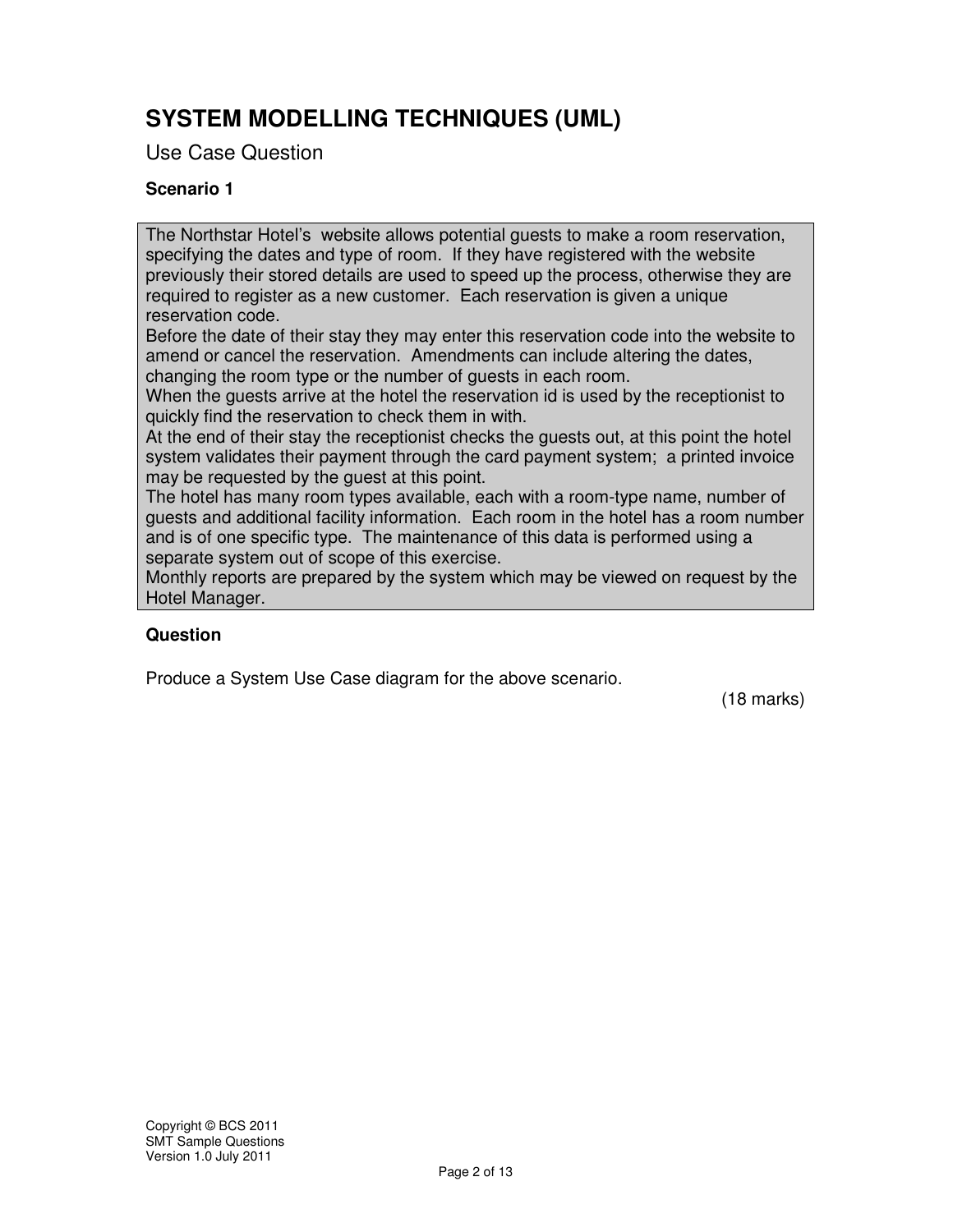#### **Specimen answer and marking scheme**



**Note**: depending on assumptions then some of the extend associations may be represented by include associations, and vice-versa. The only true means of determining this would be to produce full use case descriptions.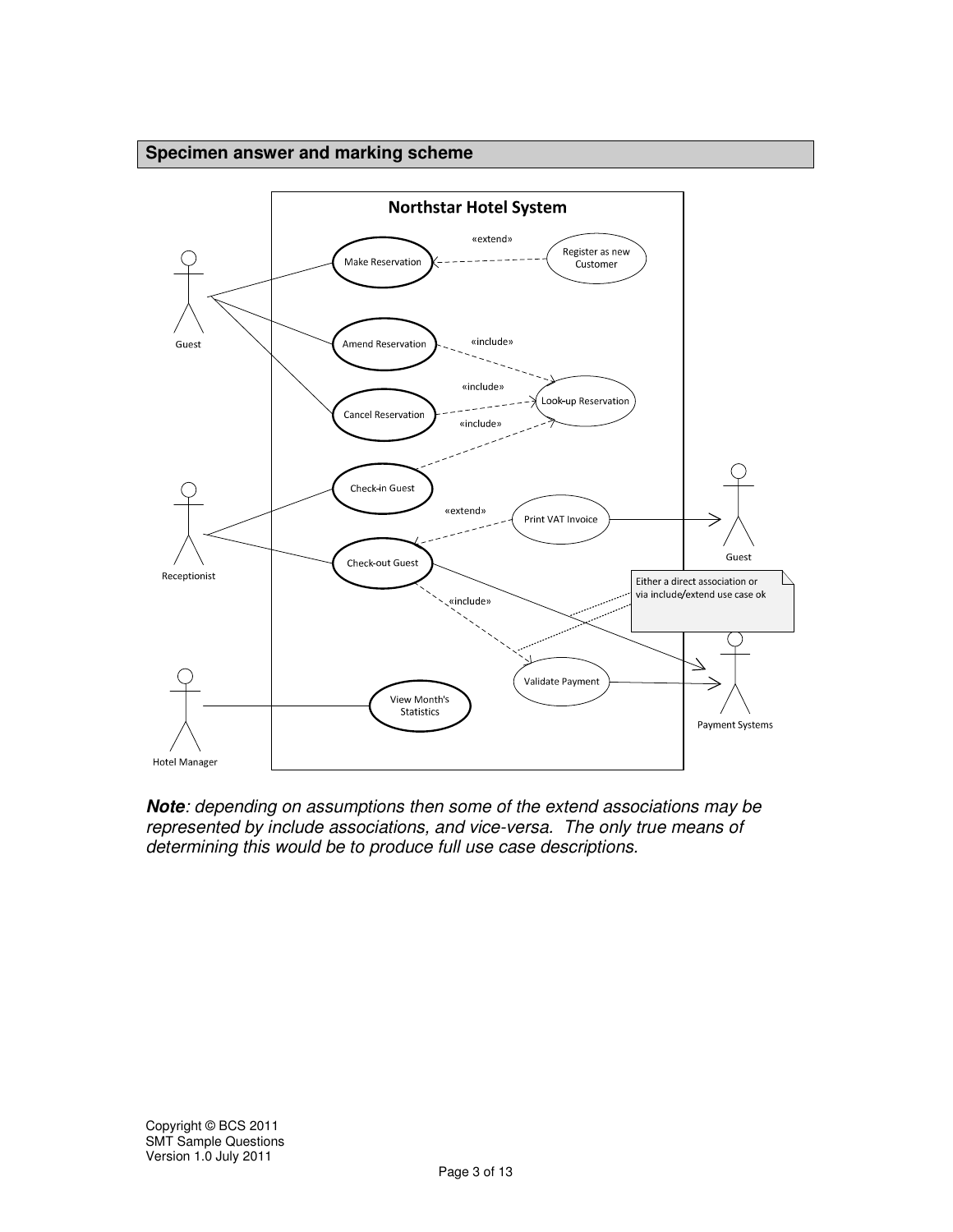| Element                           | <b>Details</b>                                                                                                                                                                                                                                                                                                                                                              | Max<br><b>Marks</b> |
|-----------------------------------|-----------------------------------------------------------------------------------------------------------------------------------------------------------------------------------------------------------------------------------------------------------------------------------------------------------------------------------------------------------------------------|---------------------|
| System<br>Boundary                | 1 Mark for displaying and naming the system boundary<br>Another allowable answer is that two boundaries<br>are presented, one representing the website and<br>another the main system. Only one mark though                                                                                                                                                                 |                     |
| Actors                            | 1 Mark for each actor, [up to 4]<br>Candidates include Guest/Customer (only 1<br>mark if both), Receptionist, Hotel Manager,<br><b>Payment System</b><br>Time should not be marked correct; see below                                                                                                                                                                       | 4                   |
| <b>Use Cases</b>                  | 1 Mark for correctly named (verb-object/noun) use<br>cases [up to 6]<br>This includes sub-use cases that are included or<br>extended providing they are reasonable<br>Functional decomposition should be avoided, as<br>should anything that does not truly represent an<br>interaction across the system boundary                                                          | 6                   |
| Use<br>Case~Actor<br>Associations | $\frac{1}{2}$ (0.5) marks for each correct actor to use case<br>association crossing system boundary [up to 10 $\sim$ 5<br>marks]<br>A use case's interactions with secondary actors<br>are counted in addition to the primary actor to<br>use case association                                                                                                             | 5                   |
| Include/extend<br>associations    | 1 mark for each correct include and extend use case<br>example [up to 2 examples]<br>multiple use cases including same use case<br>counts as single example<br>Depending on both assumptions made and<br>definition of include/extend allow for various<br>interpretations, however see note above about<br>functional decomposition and truly representing<br>interactions | $\overline{2}$      |
| <b>TOTAL</b>                      |                                                                                                                                                                                                                                                                                                                                                                             | 18 marks            |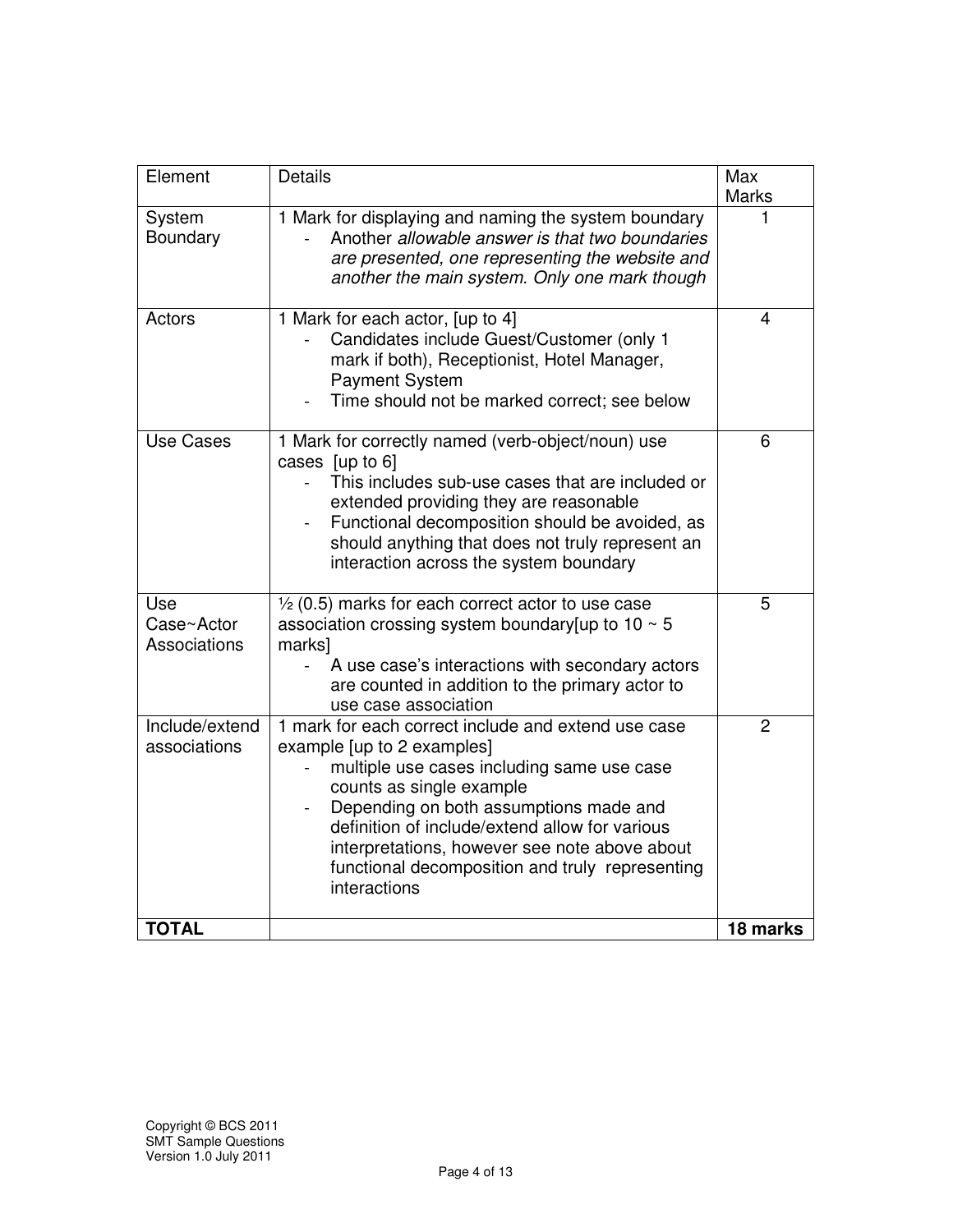#### **Annotated Scenario**

The following highlights where the information required to produce the above use case diagram is presented in the scenario. Some details would be relevant to a data/class related question but are included here to mimic the live exam.

The Northstar Hotel's website allows potential **guests** to **make a room reservation**, specifying the dates and type of room. If they have registered with the website previously their stored details are used to speed up the process, otherwise they are required to **register as a new customer**. Each reservation is given a unique reservation code.

Before the date of their stay they may enter this reservation code into the website to **lookup the reservation** to **amend** or **cancel**. Amendments can include altering the dates, changing the room type or the number of guests in each room.

When the guests arrive at the hotel the reservation id is used by the **receptionist** to quickly **find the reservation** to **check them in** with.

At the end of their stay the receptionist **checks the guests out**, at this point the hotel system **validates their payment**  through the **card payment system**; a **printed invoice** may be requested by the guest at this point.

The hotel has many room types available, each with a room-type name, number of guests and additional facility information. Each room in the hotel has a room number and is of one specific type. The maintenance of this data is performed using a separate system out of scope of this exercise.

Monthly reports are prepared by the system which may be **viewed on request** by the **Hotel Manager**.

#### **Guest**->**Make Reservation**

**Guest**->**Register as new customer**

**Guest**->**Amend reservation Guest**->**Cancel reservation** Both include ->(**lookup/find reservation**)

**Receptionist**->**Check-in guest** Also includes->(**lookup/find reservation**)

**Receptionist**->**Check out guest**

Includes or extended by(based on assumption) **Validate payment**->**Card Payment System** Check out guest also includes or extended by **Print Invoice**->**Guest**

**Hotel Manager**->**View monthly report**\*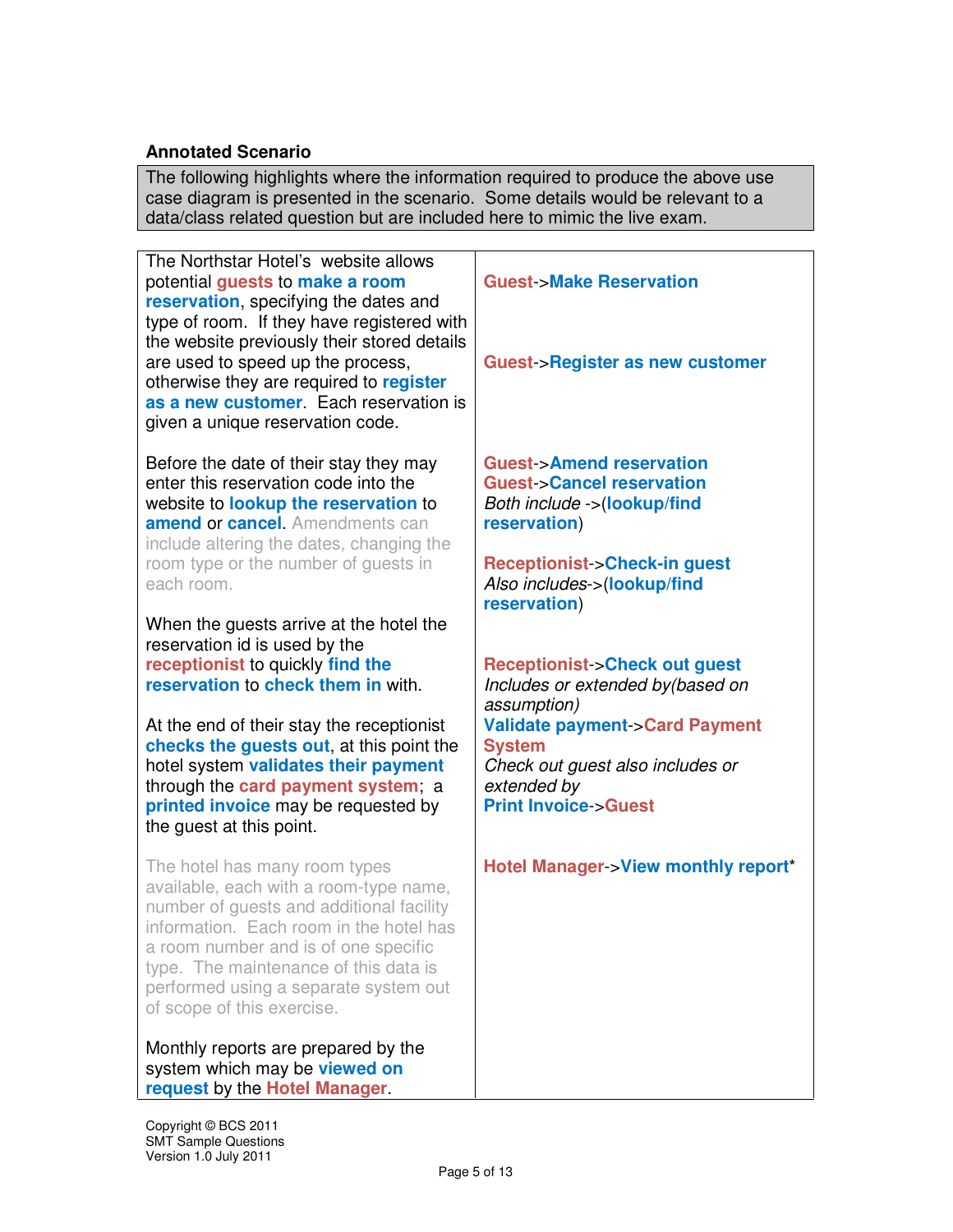\*Note that a time driven use case producing the report is not credited as that is not a true interaction across the system boundary; in this scenario the hotel manager initiates viewing the report at a later time. Had the report been output specifically at the time the report is prepared this may have then represented an interaction.

## Class Diagram question

#### **Scenario 2**

A company holds the following information about the vehicles it owns.

- Registration number (all vehicles)
- **Engine capacity (cc) (all vehicles)**
- Next vehicle test date (all vehicles)
- Laden weight (vans and lorries only)
- Unladen weight (Vans only)
- Carrying capacity (Vans only)
- Number of wheels (Lorries only)
- Towing capacity (Lorries only)
- Licence grade required (Lorries only)

The company also holds information about the trailers that can be used on a lorry. Each trailer has a trailer number, a load capacity and a date of last service. The company has 40 lorries and 120 trailers. The company needs to record which trailers can be attached to which lorries. A lorry may not be allocated a certain trailer, or it may be allocated one or more trailers. A trailer may be allocated to more than one lorry, but it has to be allocated to least one lorry.

The manufacturer of each vehicle has to be recorded. The company may have many vehicles made by the same manufacturer (e.g. Ford), but it does not store information about manufacturers for which it does not have a vehicle. A vehicle (such as a Transit) is only made by one manufacturer.

There are two types of employee, contractors and permanent. The attributes driver name, date of birth and address are held for all drivers. The attributes company name, start date and contract length are held for contractors. The attributes national insurance number, salary and references are held for contract staff. Both vans and lorries must be allocated to a permanent employee. Each van or lorry is allocated to just one permanent employee. A permanent employee has a maximum of 1 lorry or van allocated to them. However, there are some permanent employees (office staff) who do not have a lorry or van allocated to them.

#### **Question**

Draw a class diagram for this scenario, explicitly showing the data items of each class and sub-class.

(21 marks)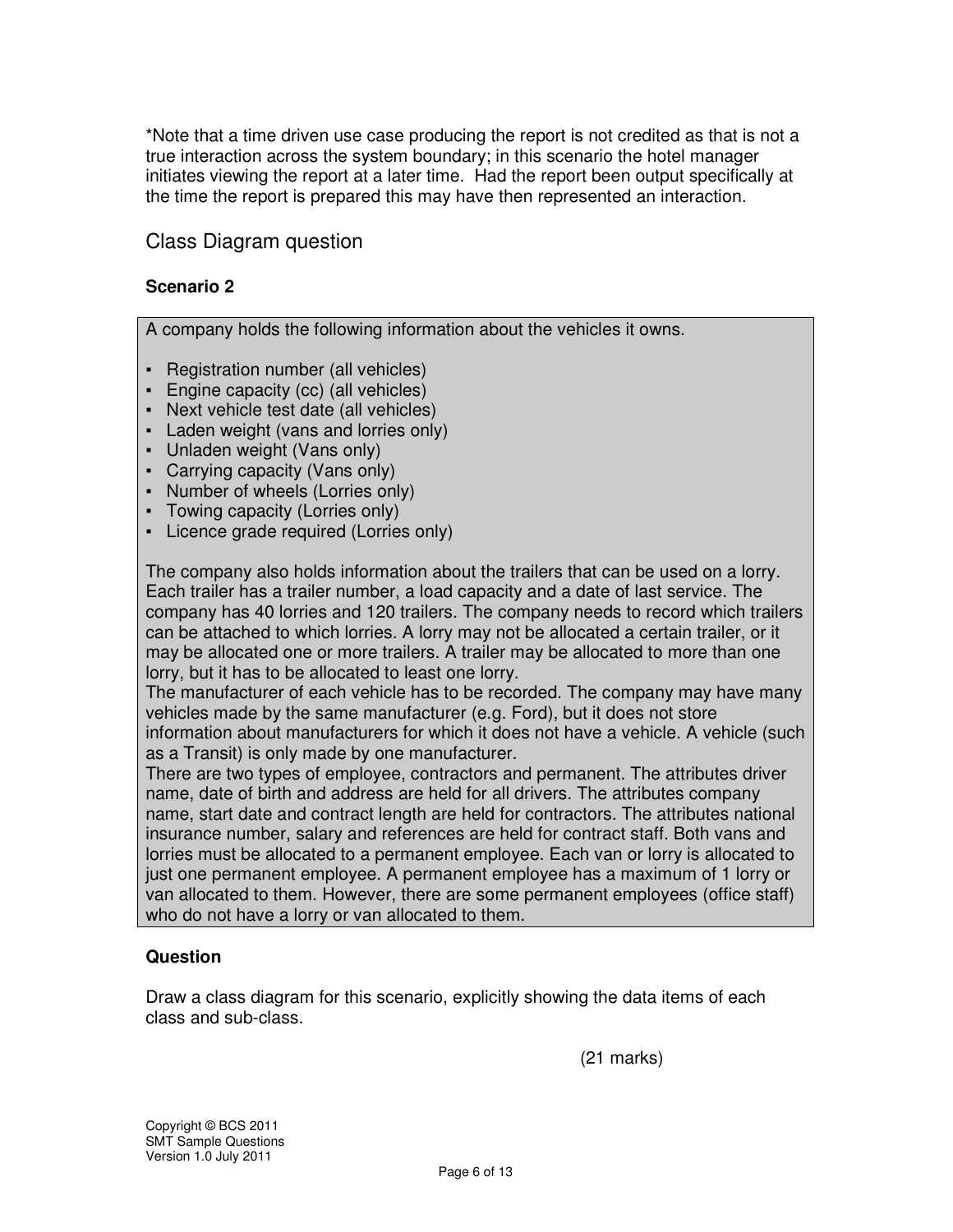

- 0.5 mark for each class or sub-class up to a maximum of 5 marks
- 0.5 marks for each attribute set up to a maximum of 5 marks
- 1 marks for the Vehicle generalisation
- 1.5 marks for the Commercial generalisation
- 1 mark for the employee generalisation
- 2 marks for the correct association multiplicities between lorry and trailer
- 2 marks for the correct association multiplicities between manufacturer and vehicle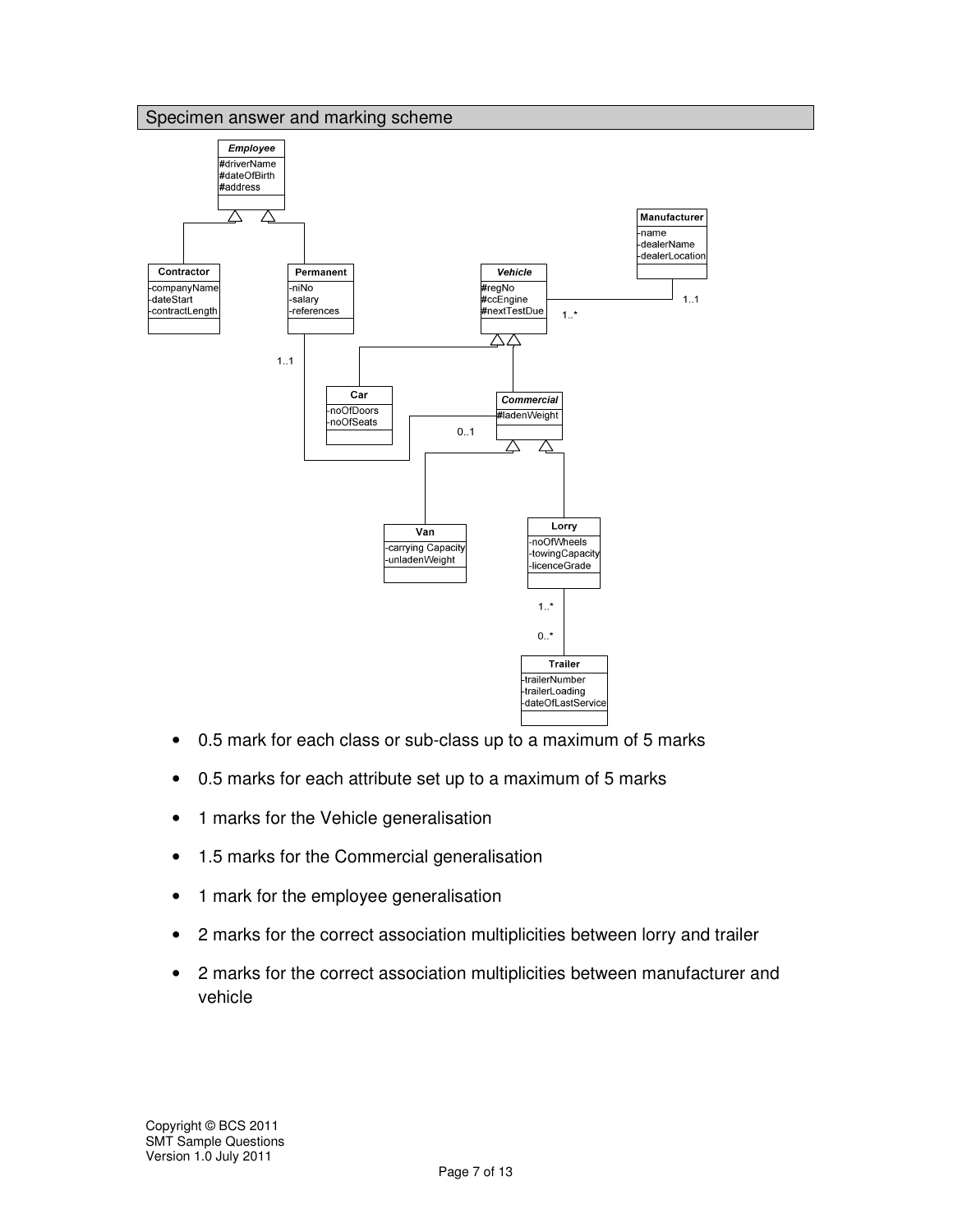- 2 marks for the correct association multiplicities between permanent employee and commercial
- 0.5 marks for notating abstract classes up to a maximum of 1.5 marks

Total: 21 marks

# **Interaction diagram question**

#### **Scenario 3**

An application for a Parking Enforcement System (PES) is being built for a number of local authorities to manage their parking enforcement processes. The application receives information about new fines uploaded from the attendant's handsets. Most fines are then paid within the allowed period and that payment recorded against the fine which is then closed. Sometimes only part of the fine is received in which case the outstanding balance should be updated but the fine still active.

#### **Use case diagram:**

[Note: Typically you would have produced a use case diagram similar to this in a previous question based on the same scenario.]



#### **Class Diagram:**

[Note: Typically you would have produced a class diagram similar to this in a previous question based on the same scenario.]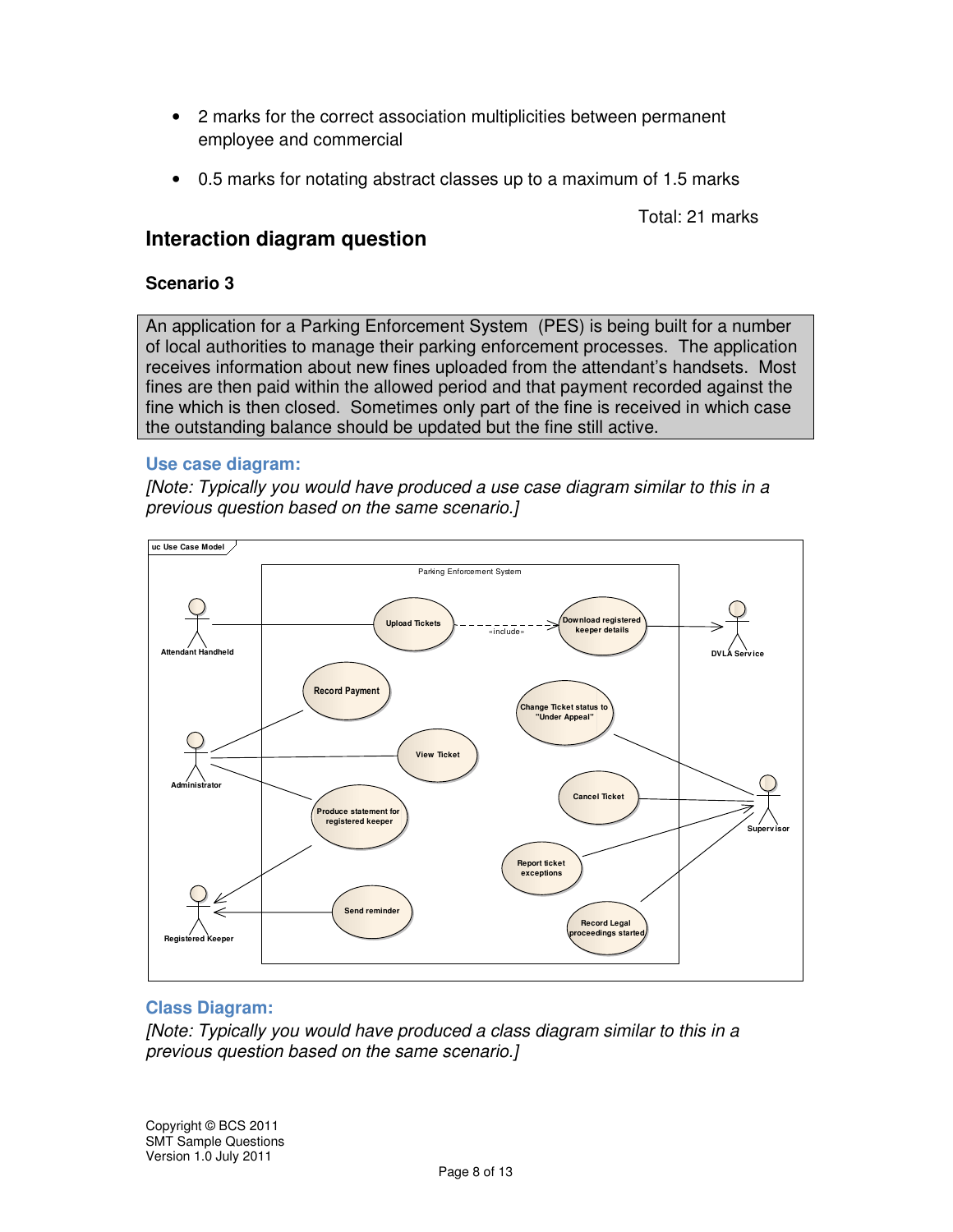

#### **Use Case Description**

The following use case description is for the "Record Fine Payment". Not all conditions and scenarios are listed, only those required by the question.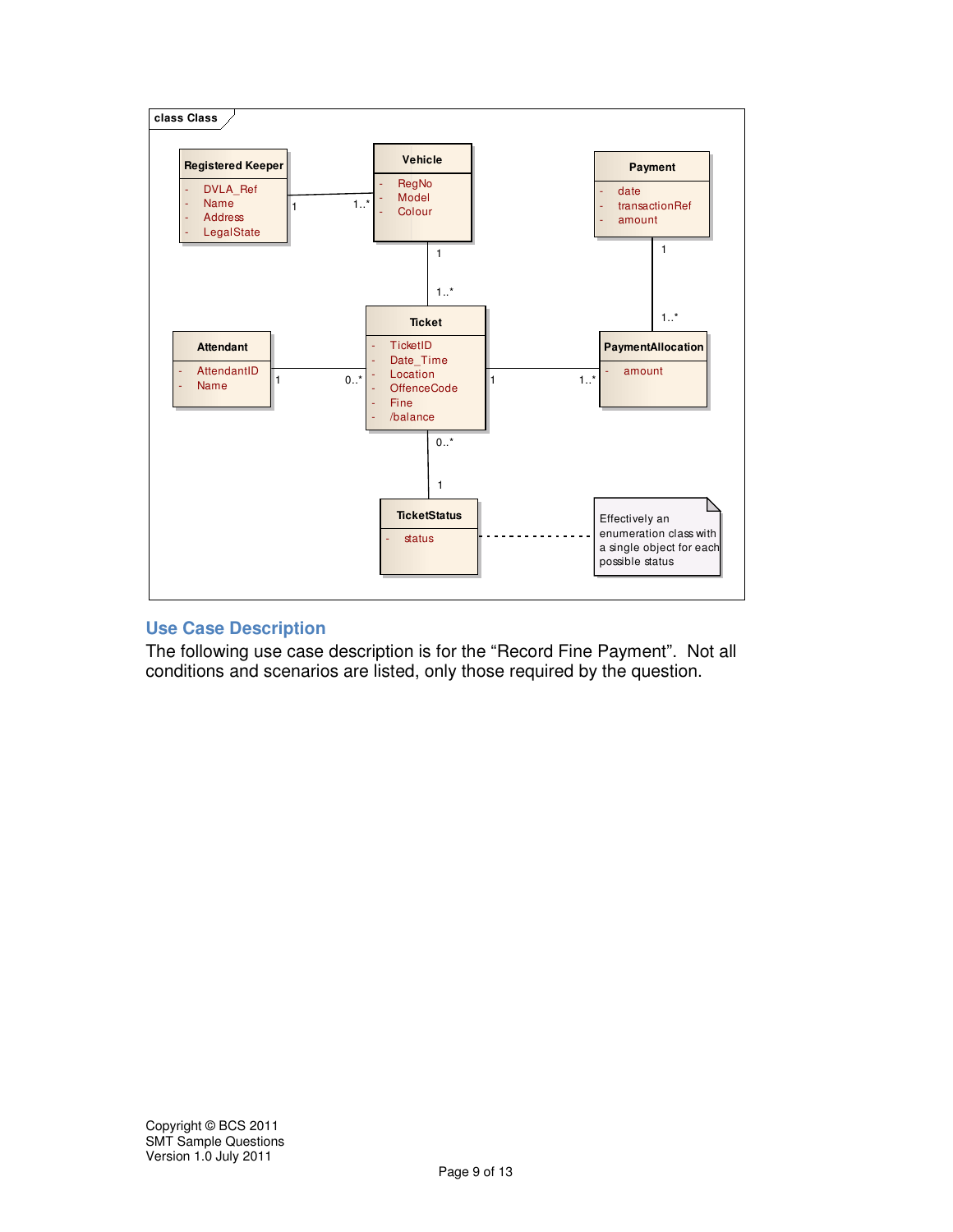| <b>Use Case</b>                                                                 | <b>Record Fine</b>                                                                | <b>Scope</b>                                                   | <b>IT System</b> |  |
|---------------------------------------------------------------------------------|-----------------------------------------------------------------------------------|----------------------------------------------------------------|------------------|--|
|                                                                                 | Payment                                                                           |                                                                |                  |  |
| Actor(s)                                                                        | Administrator                                                                     | <b>Goal Level</b>                                              | User             |  |
| <b>Pre-conditions</b>                                                           | Actor is logged into application;                                                 |                                                                |                  |  |
| <b>Post-conditions</b>                                                          | A new payment is recorded on the system;                                          |                                                                |                  |  |
|                                                                                 | One or several fines are updated to either be completely or<br>partially paid off |                                                                |                  |  |
| <b>Main Success Scenario</b>                                                    |                                                                                   |                                                                |                  |  |
| 1. The actor enters the first TicketID from the remittance stub                 |                                                                                   |                                                                |                  |  |
| 2. The system displays information about the registered owner and the specified |                                                                                   |                                                                |                  |  |
| ticket including vehicle details and a list of any other outstanding fines by   |                                                                                   |                                                                |                  |  |
| vehicle                                                                         |                                                                                   |                                                                |                  |  |
| 3. The actor enters the amount paid which matches the outstanding balance       |                                                                                   |                                                                |                  |  |
|                                                                                 | 4. The system displays the updated fine details (same information as step 2)      |                                                                |                  |  |
| 5. The actor closes the use case                                                |                                                                                   |                                                                |                  |  |
| <b>Alternate flows</b>                                                          |                                                                                   |                                                                |                  |  |
|                                                                                 |                                                                                   |                                                                |                  |  |
| 3a: The payment is not for the full outstanding balance                         |                                                                                   |                                                                |                  |  |
| 3a1: the actor enters the partial payment amount                                |                                                                                   |                                                                |                  |  |
| Return to step 4                                                                |                                                                                   |                                                                |                  |  |
|                                                                                 |                                                                                   |                                                                |                  |  |
|                                                                                 |                                                                                   |                                                                |                  |  |
| Main Scenario                                                                   | The payment relates to a single ticket and clears the                             |                                                                |                  |  |
|                                                                                 |                                                                                   | outstanding balance - [ticket.balance = $£0&$ status = 'paid'] |                  |  |
| Scenario 1                                                                      | The payment relates to a single ticket but is only a part                         |                                                                |                  |  |
|                                                                                 |                                                                                   | payment - [ticket.balance> £0& status is unchanged]            |                  |  |
| Scenario n etc.                                                                 | Not relevant to this question                                                     |                                                                |                  |  |

#### **Question**

Produce an interaction diagram (i.e. Sequence or Communication diagram) for the "Record Payment" use case.

The diagram **SHOULD** allow for both the main success scenario (single ticket, full payment) and the alternative scenario where only a part payment has been received against a single ticket.

Note: You are **NOT** required to model any other scenarios, such as payment of multiple tickets being allocated against a single payment or where the payer is not the known keeper; no additional marks will be gained for doing so.

(14 Marks)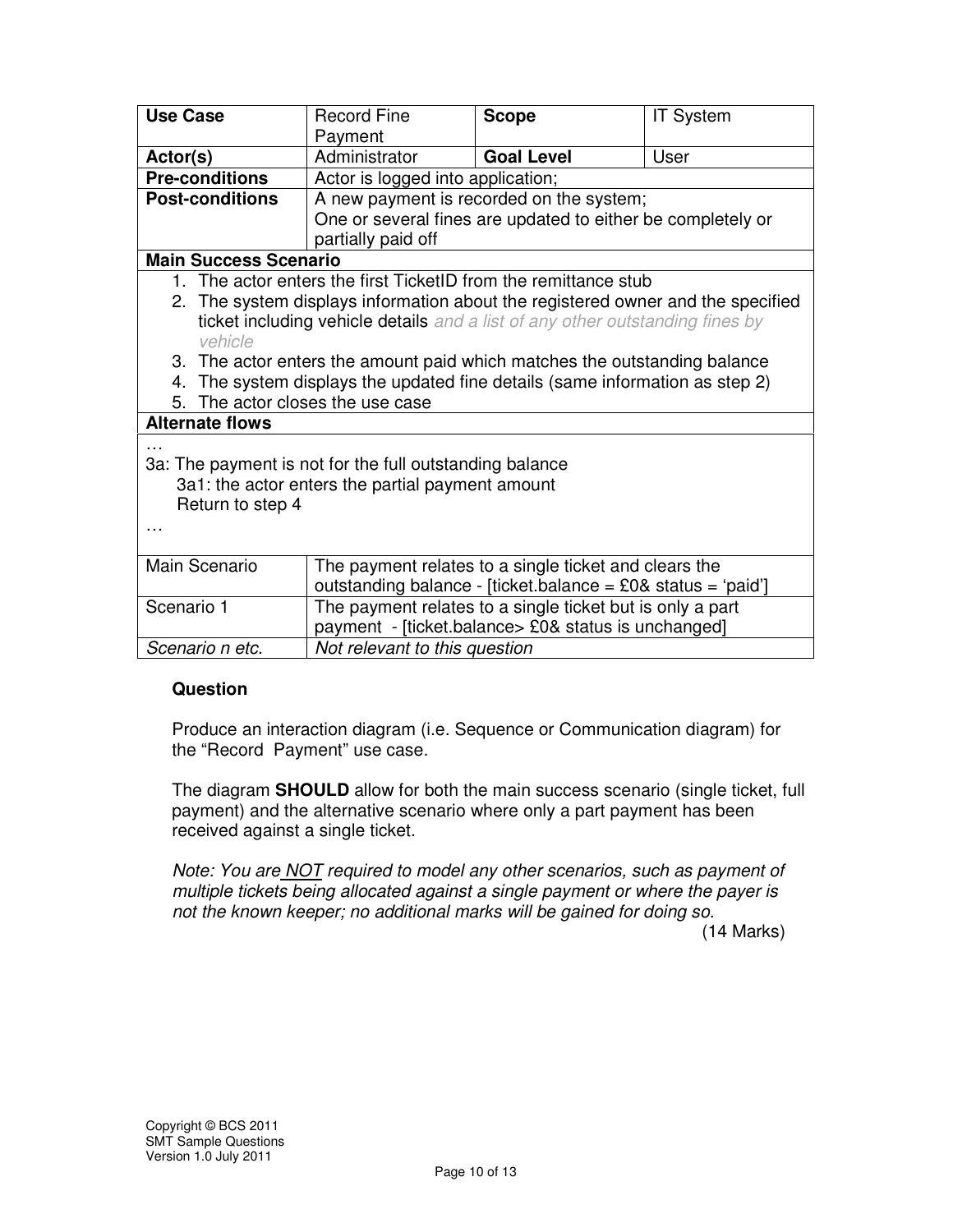**Sample Answer and marking scheme**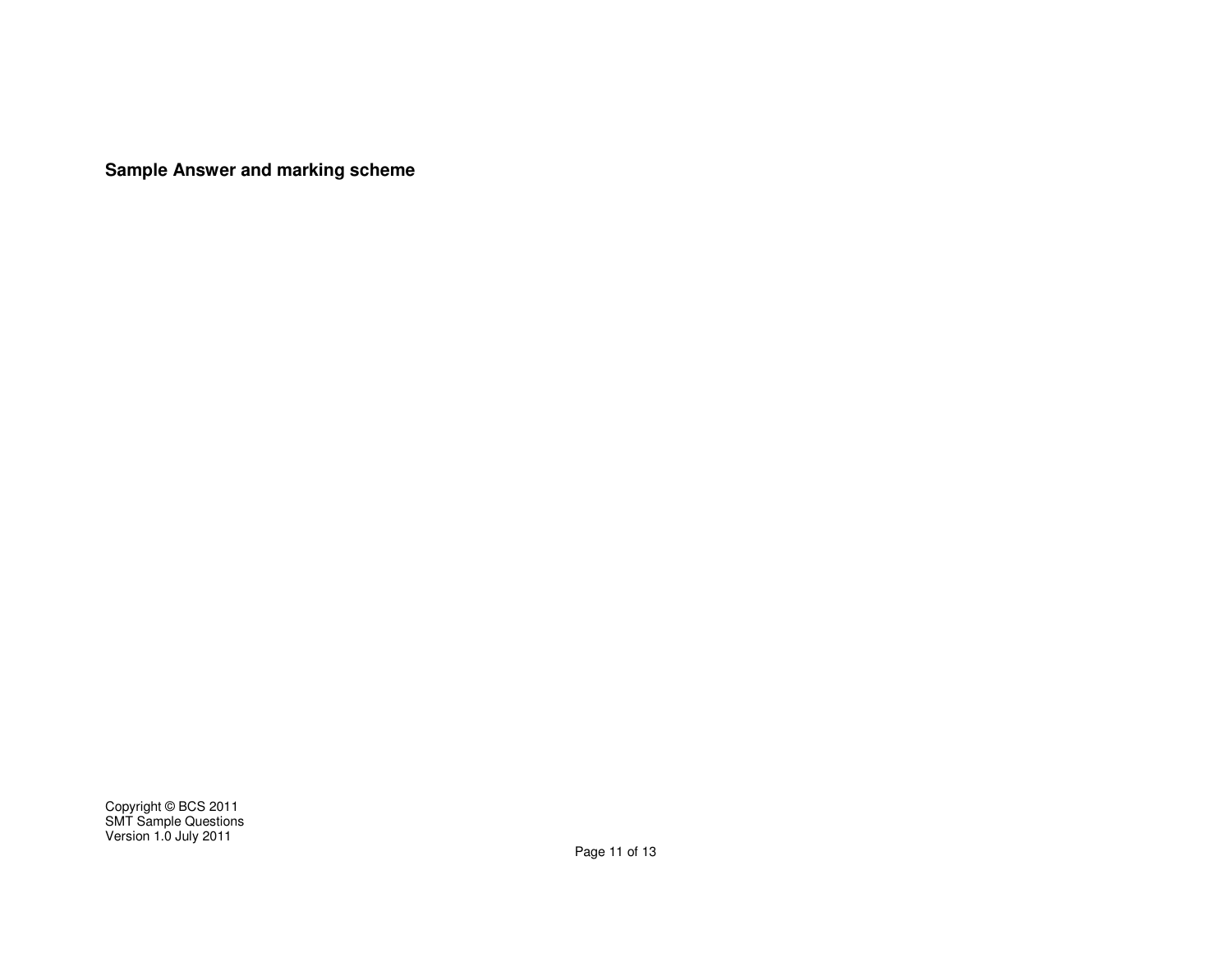

Copyright © BCS 2011 SMT Sample Questions Version 1.0 July 2011